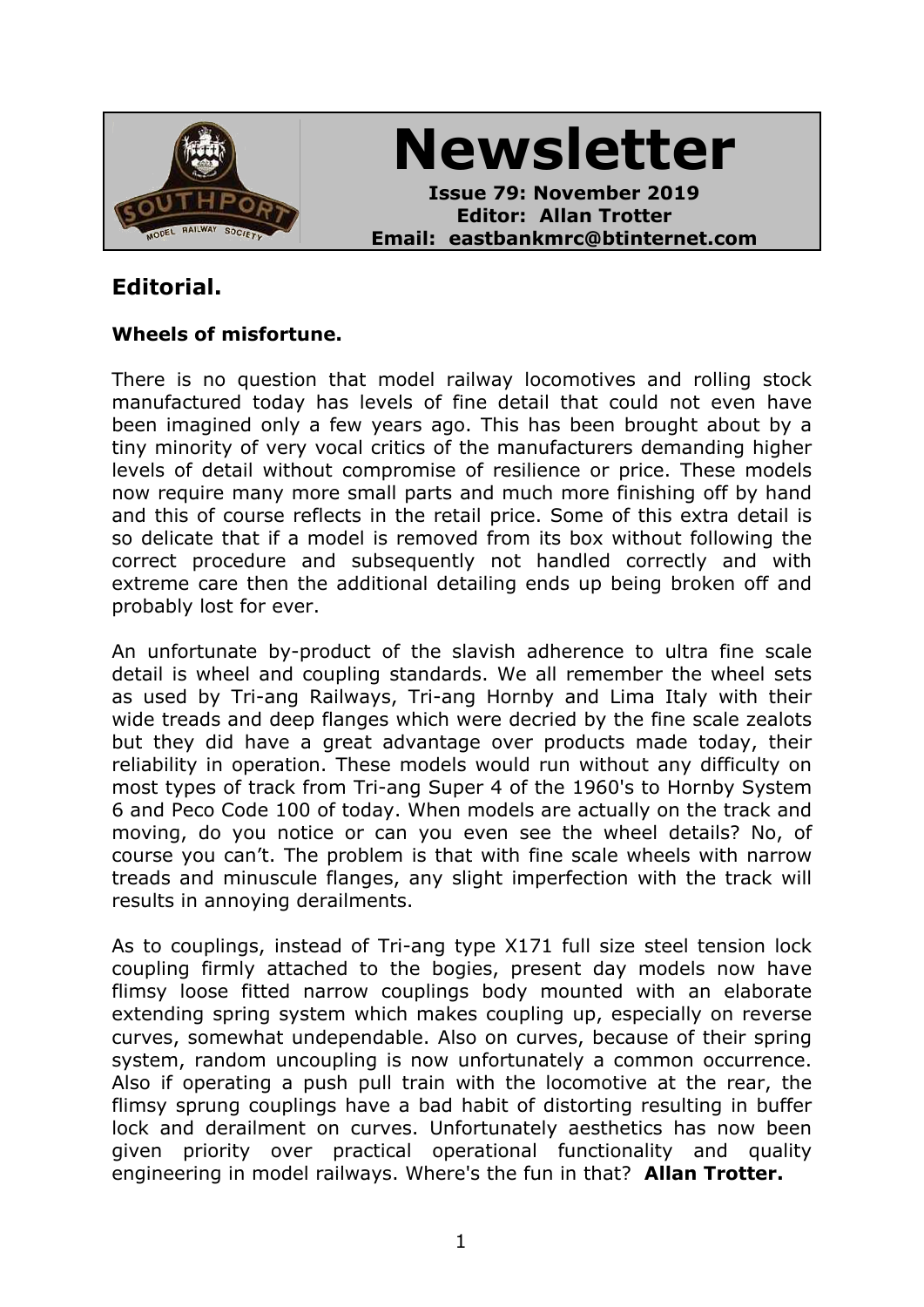## **Events Diary.**

Sat 23rd Nov Southport MRS Model Railway Exhibition. All Saints Parish Hall, Park Road, Southport, PR9 9JB. 10:00- 16:30.

## **Chairman's Report.**

We had an "ad hoc" committee meeting earlier in October which was called to discuss a number of items before our secretary left for sunnier climes. Unfortunately the short notice given for this meeting meant that it was not a well attended as hoped for but thanks to those who did attend. I think it worthwhile summarising the key items from this meeting and must apologise to our secretary if he has already included them in his notes.

1. Some years ago committee meetings were held on a regular monthly basis, but because our previous chairman worked shifts this arrangement changed to an "as and when" schedule which has continued to date. We felt this was not ideal for both governance of the club and assisting with attendance at meetings. The general consensus was that there should be calendared meeting and the 3rd Thursday evening of each month was the agreed time.

2. For those who visit our website, you will have noticed that updates are infrequent. This is no reflection on our webmaster, Derek, but on us for not informing him of any updates required. One problem is that the software required to operate the website resides on Derek's computer and so only he can make the necessary changes. It is proposed that we move to a new web-based system, still with Derek as webmaster, but with other members having access to update it, assuming of course they have the correct log in credentials.

There are, however, a couple of downsides to this. Firstly, the cost of maintaining the website is a little more expensive. Secondly, the website needs to be rebuilt, a good opportunity for a makeover, so do not expect to see a brand new one for some weeks. Derek is open to help and suggestions.

3. You may be aware that the electricity supply system the club rooms require a major overhaul. As you know our club room is a Grade 2 listed building and we were fortunate that Network Rail carried out a major renovation, to conservation standards, on the building exterior. Unfortunately this did not extend to the interior hence the need for the rewiring along with some decoration. Our secretary has been exploring ways of funding these particular expenses and the best way forward appears to be through crowd funding. Fortunately an organisation called 'Spacehive' hosts this type of activity with an emphasis being on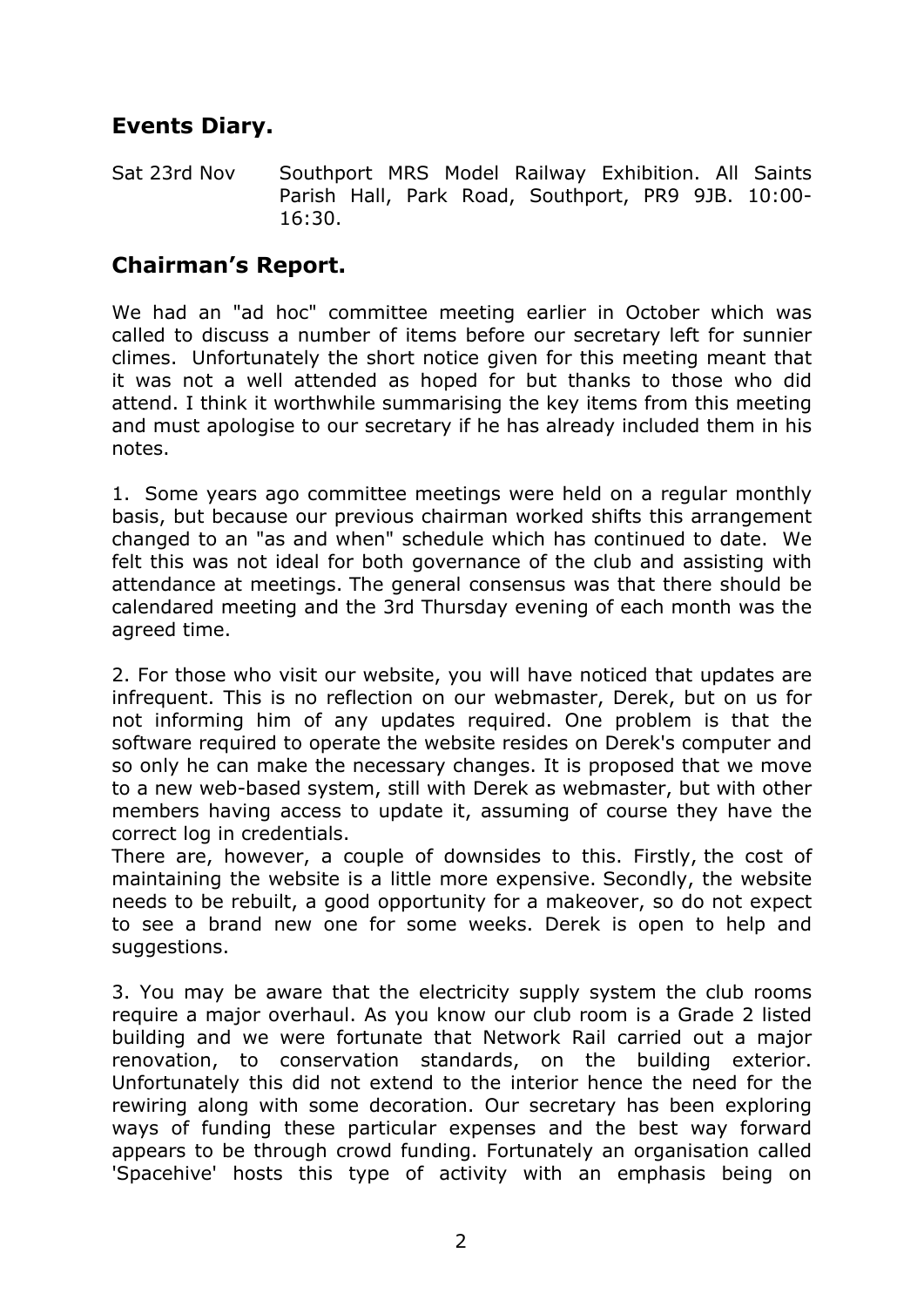community based projects. We have had significant help in setting this up through Sefton CVS and it is now ready to go live. There is some doubt when this may occur. Jim wishes it to start once he gets back from his cruise and can manage the process, whilst Sefton would like it to start earlier. We will of course keep you informed of any developments.

4. There is a further source of funding available (Lottery Heritage Funding) with grants available in one of three bands. The lowest band is apparently relatively easy to access but we are not looking to this funding stream for 'repairs' to the building but rather to enhance the heritage aspect of our important building. Apparently Sefton is Merseyside's culture region next year and our building would surely be on the local heritage trail. This would entail us producing for example some rather nice 'storey boards' about the history of the building and the railway hence the need for some heritage funding. Our Secretary is of course pursuing this this matter.

5. It is now only a few weeks to our autumn exhibition; the date is Saturday 23rd November. Please try to be available on that date as the more people available the less onerous it is on the day and after all it is your club. We will need help with transport getting layouts and electrics to the venue on the Friday evening and then taking everything back to the clubroom on the Saturday evening. There are fliers available at the clubroom so if you are going to a exhibition please take some to distribute. More importantly, in the fortnight preceding the show please take some fliers and put them in your local take-away. I will circulate in the next few days a schedule of jobs to be done to make this exhibition a success.

One final thing, we have space for another layout, so if anyone knows of a small layout, preferably in OO scale then pass this information to Jim or myself.

How is HS3 going? I have to say that there has been significant progress. HS32 has the 'golden spike' installed early in October. At the moment the track is not connected to a controller so only battery or live steam is able to operate but that has not detracted from the variety of trains that have been seen, from a horse drawn wagon to a conventional diesel shunter and even live steam. HS16.5 has also seen good progress with the main wiring looms in place. We are currently building the 'control panel' and will be fitting the solenoid point motors for the loops in the near future. The club's DCC Castle has made an appearance but the DCC Eurostar does not appear to be working (anyone know anything about DCC?). Apart from finishing off laying the cork underlay, there has not really been any significant progress on HS9 line.

I think that just about wraps up my notes for this month. **Ian Shulver.**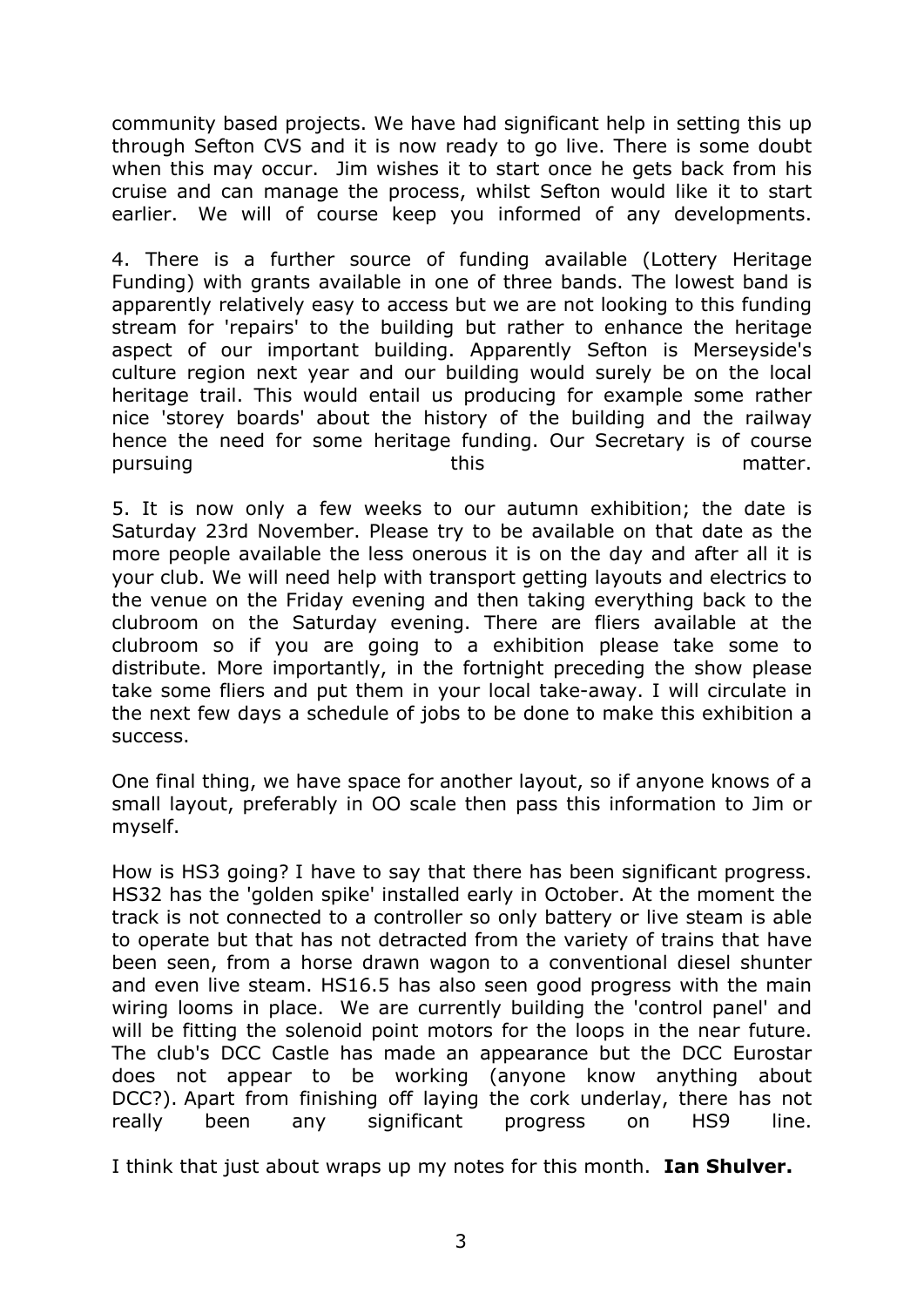## **Secretary's Report.**

Once more, I'm writing the Secretary's report from overseas, on this occasion from the MS Boudicca as we pitch and roll in the swell of the South Atlantic as we near Cape Town. We have just visited Walvis Bay and Luderwitz to the south of the Skeleton Coast which is a very long stretch of sandy beach with no harbour directly on the Namib Desert. It is littered with the bones of whales and the wrecks of ships and there is a more sinister explanation for its name as due to the strong surf which meant that ships thrown up on the coast were unable to get off and their wrecks deteriorated into skeletons. If any crew were able to get ashore, with very few settlements and no water, then they were also likely to become skeletons fairly quickly!



Interestingly, Namibia is busy reconstructing its railways, having been left with a collection of worn out 2 foot narrow gauge lines developed originally before WW1 when this area was part of German South West Africa. Before independence the lines had been part of the South African Railways and many converted to the 3'6" gauge. Now the railways are needed to enable minerals to be taken to the

coast. The station in Luderwitz has a new platform but no sign of passenger trains which presumably would link it to the capital at Windhoek, but your secretary nevertheless got to examine it!

Whilst at sea for the last two weeks, however, I have been far from idle with club affairs. Despite an indifferent internet signal I have been able to initiate and service our Spacehive page and I'm pleased to report that we are close to halfway there. So thanks for all those who have pledged so far. I am sure that you have found the process easy and do persuade your friends and family to pledge to, as they say, every little counts! Unfortunately as the newsletter goes to press I'm still awaiting news on our possible award from Sefton. Once I return on 9th November I will be redoubling efforts to help us to reach or exceed our target and starting on part 2 of our project which involves obtaining a lottery grant to install our story boards.

This is the last newsletter before our show and immediately on my return I will be engaged in promoting the show locally. Already our adverts have gone into most of the model railway magazines and on the UK Model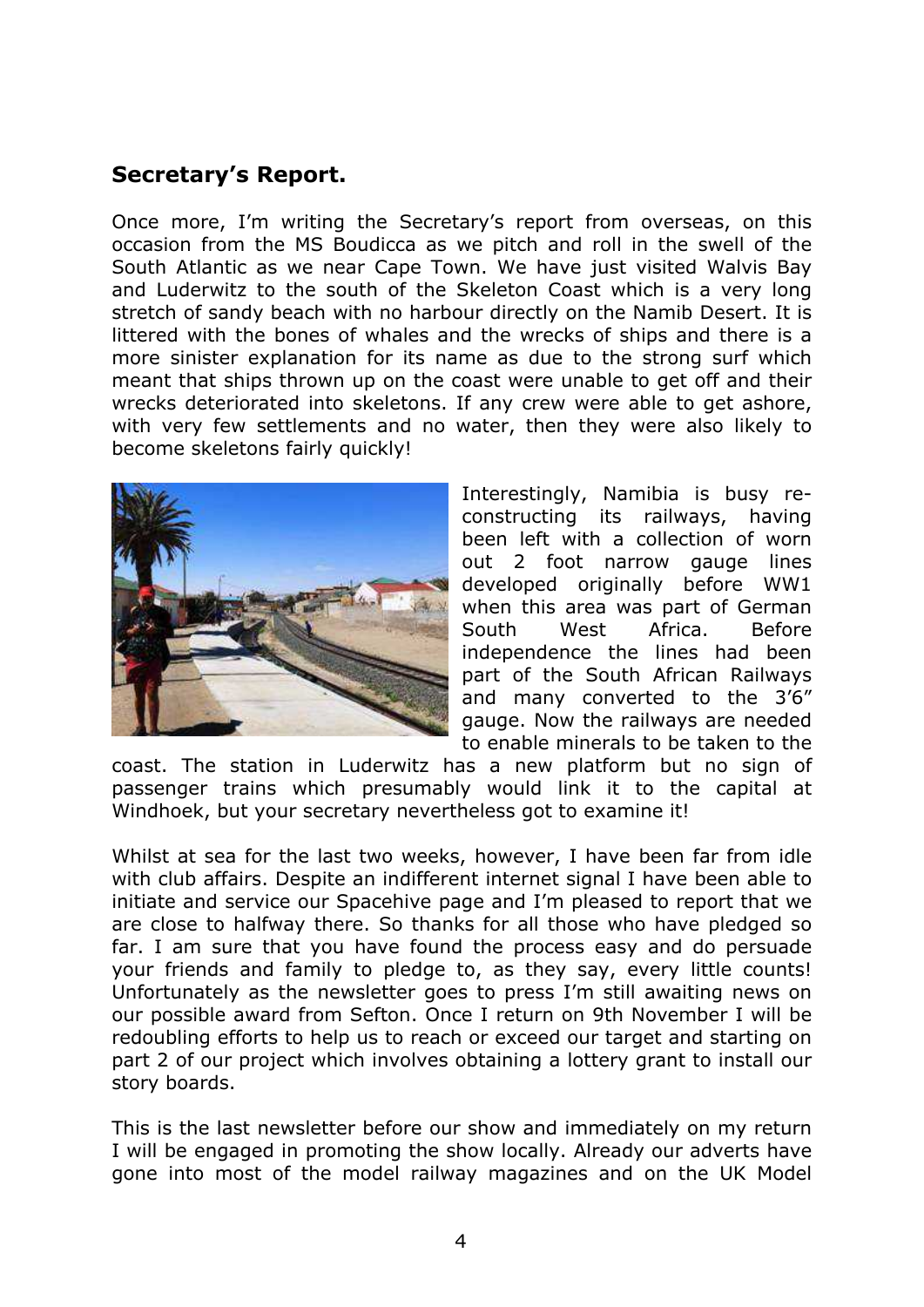Shops directory. Also the newspaper advertising has been booked and the press release is in process of development. It is amazing what can be done by internet from the other half of the globe!

Before I left Southport the HS32 line had its final joining piece to fit and was christened by two live steam trains c/o Derek and Frank. The next one down, the HS16.5 has been tested and run with DCC and DC and needs the power supply sockets fitting.

If you are visiting shows or heritage railways don't forget to take some of our A5 handbills with you. Soon I will be asking for your help in distributing these locally to friendly takeaways and community supermarkets. **Jim Ford.**

## **Where's Allan?**

Once again I have been over whelmed with just one response to the October "Where's Allan" quiz. Tony Kuivala wrote: *You were at Diggle (not to be confused with Dingle) on LNWR route to Huddersfield.* Well done Tony. You are of course absolutely correct with your answer.



For November, a temporary change in the format of the "Where's Allan" quiz. This time the location is fairly obvious but it is not Southport, Sefton (or Lancashire, that is if you don't want a free over 60's Merseyrail travel pass) but elsewhere. Both Southport towns are on the coast, both are served by railways that have been electrified for over one hundred years but at this Southport the sea never recedes out of sight of land. Both towns are vacation destinations in their own right and also dormitory towns for their nearby large cities. It may assist finding the location if you if you consult a Metro North Commuter Railroad schedule. Where am I?

### **Members Miscellanea.**

### **Mail Rail (The GPO Underground Railway)**

As part of the 2019 cricket extravaganza, the second trip to this big smoke was to see the mighty England play our old foes Australia. As previously said in my last article, the fixture list was crowded due to the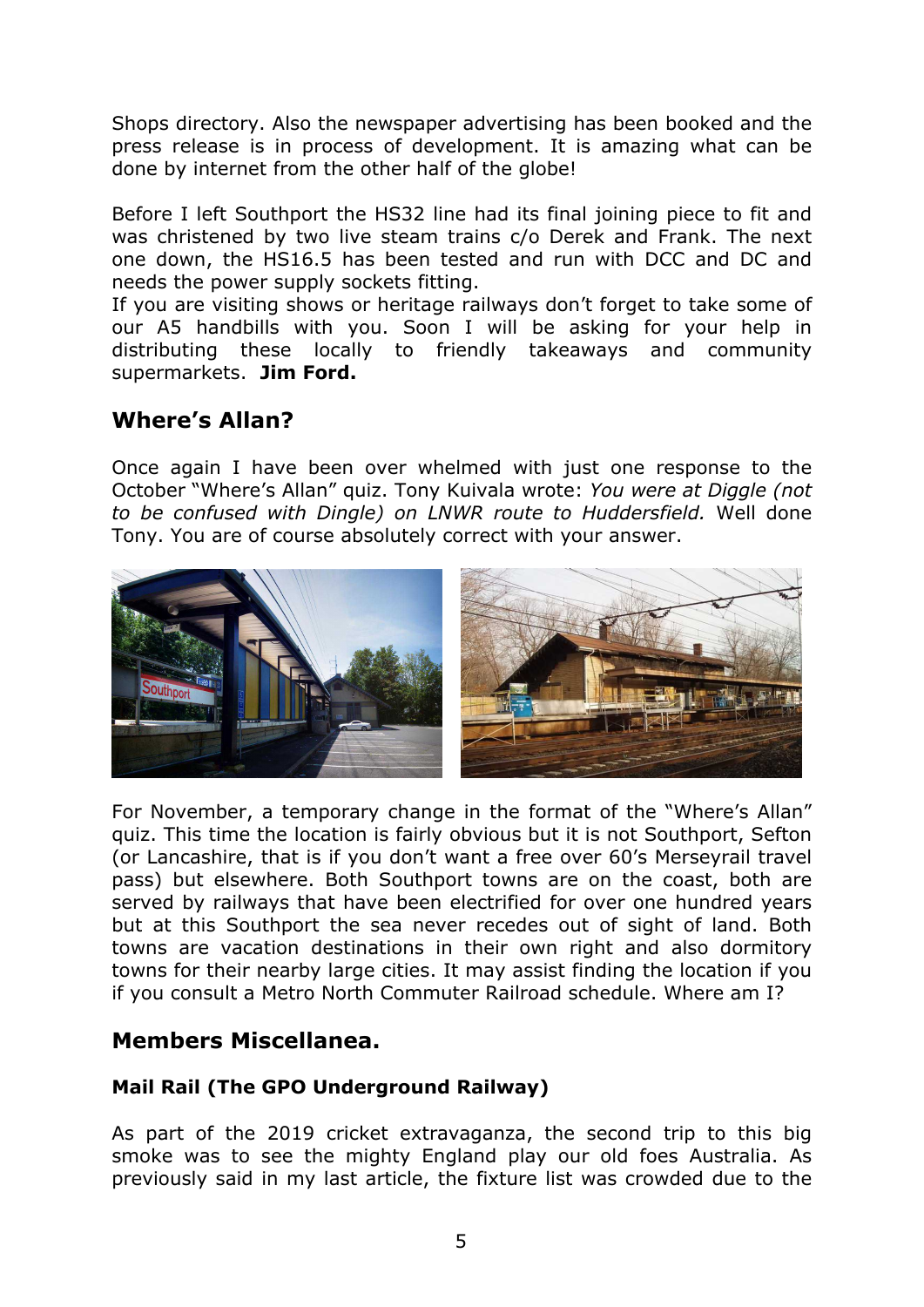World Cup and it mentions travelling down to London mid week. As a result of the bazaar and unexplainable privatised ticket pricing system, we travel to London via Glasgow Central on the new Caledonian sleeper to London Euston including 1st class travel from Oxenholme to Glasgow Central, it was still cheaper than travelling first class via virgin direct.

Our non-railway activities planned for this trip was a visit to the national archives at Kew and the new mail rail museum under London. The week before we were due to travel, there was a series of articles in the newspapers and the internet on the reliability and issues facing the new Mark 5 carriages that Serco had started to use on the lowland service, including passengers being turned out at Preston at 04:30 am and instructed to make their own way and buy new tickets to Euston. So I was not filled with confidence that we would get to London at all.

Ever the optimist, we set off towards Oxenholme station hoping all would be well. A pleasant two hours later and having enjoyed hot food and a couple of alcoholic beverages at our seat, we arrived at Glasgow Central only five minutes late. Short walk later we are in the Crystal Palace pub in Jamaica Street enjoying a couple of cool beers whilst waiting for our departure time of the sleeper.

I will review the new Sleeper in a future article. Not to spoil things too much, but to my surprise and most of Fleet Street, the next morning we woke on the outskirts of London and we arrived in London Euston on time

We made our way to London Victoria will be enjoyed a hearty breakfast at the Wetherspoons above the station concourse before making our way to Kew and enjoying a pleasant couple of hours at the national archives enjoying the excellent Cold War exhibition. It was interesting to see the many varied displays in the exhibition from Cold War paranoia to civil and nuclear defence planning. Certainly reminds me of my childhood in the early 1980s. We then made our way to central London to enjoy lunch at the Mail Rail cafe before entering the museum itself.

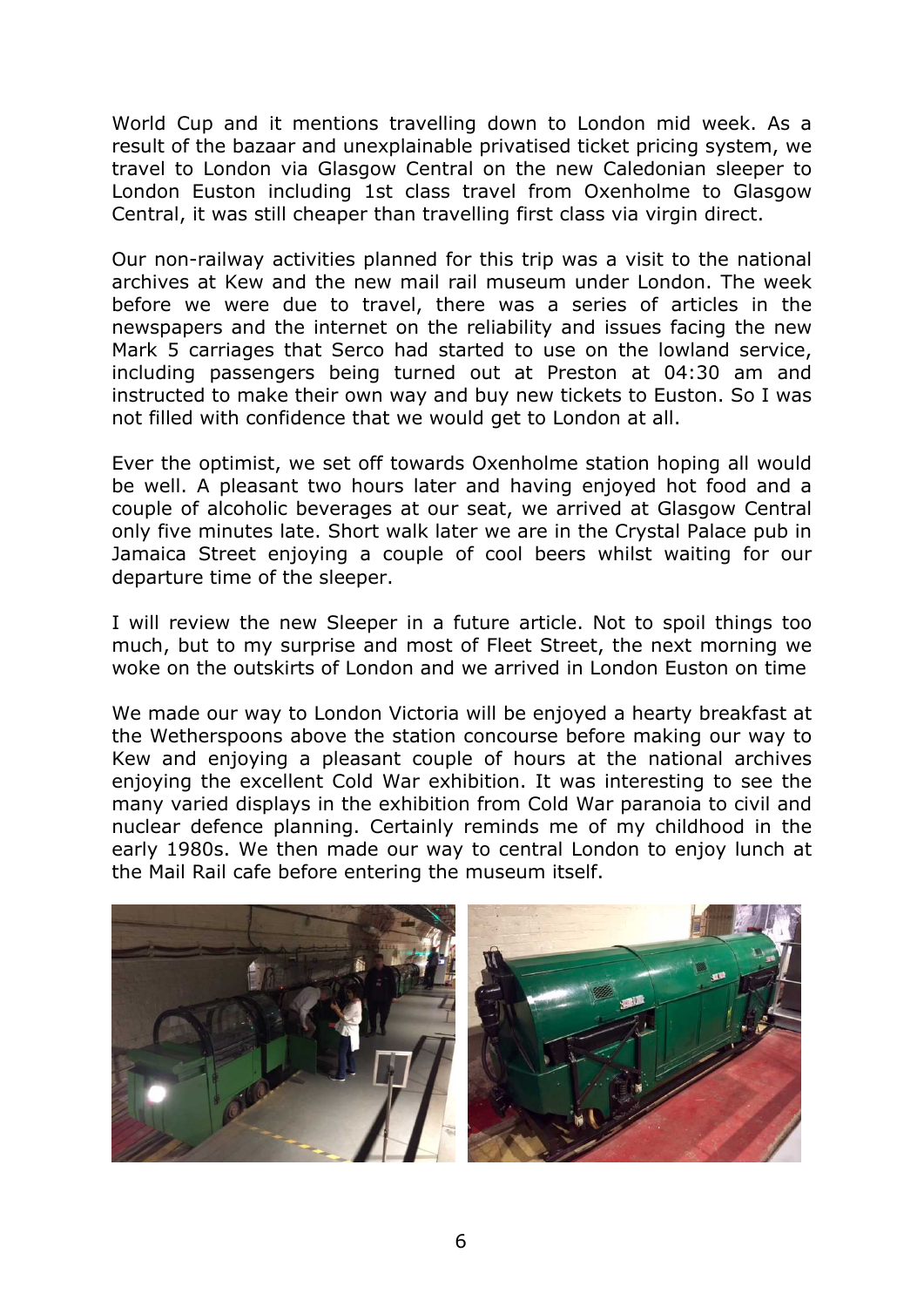I have found buying tickets online for the mail rail museum problematic, but they offered a discount if bought in advance of your visit. But for whatever reason, we had to purchase our tickets on the day and risk not being able to get on the underground train part of the museum. Fortunately there was plenty of room on the day and we could buy tickets. Your ticket gives you unlimited access in to the museum and one trip on the mail rail train. The discount offered for pre-book tickets was only one pound cheaper than the on the day so the price so hardly worth the effort in hindsight really, apart from wanting to avoid disappointment of not getting on a train. We made our way down to the mail rail train where the main station is housed in the old maintenance depot for the originally remote carriage system and exhibition for the Rolling Stock.



The mail rail train itself is a new construction based on the original rolling stock, but with a cab at either end for the driver. The ride lasts for about 15 minutes and includes a couple of stops where there is an interactive video and commentary showing activity and the history of the system at old sorting stations. The system certainly seemed quite extensive uncovered a large area of central London giving a fast efficient service. You certainly get the feel of what it was like to work there and the system was quite extensive and run successfully until 2003 where it was deemed cheaper to run a fleet of road vehicles. This is reality was just another victim of a public system being run by been counters with no experience of the business. It seems fairly obvious having talked to some of the guides that today it takes far longer to deliver the mail in London than it did before 2003.

Overall the ride was interesting and enjoyable but far too short and not worth the £17 admission fee for the train which is basically an out and back loop. The rest of the museum was excellent but again much smaller than I expected, but nonetheless the museum and the exhibition is very interesting and enjoyable, bringing back memories of phone boxes, vans and phone equipment. The exhibition also focused on the staff that made up the post office in the past and gave examples of historical moments in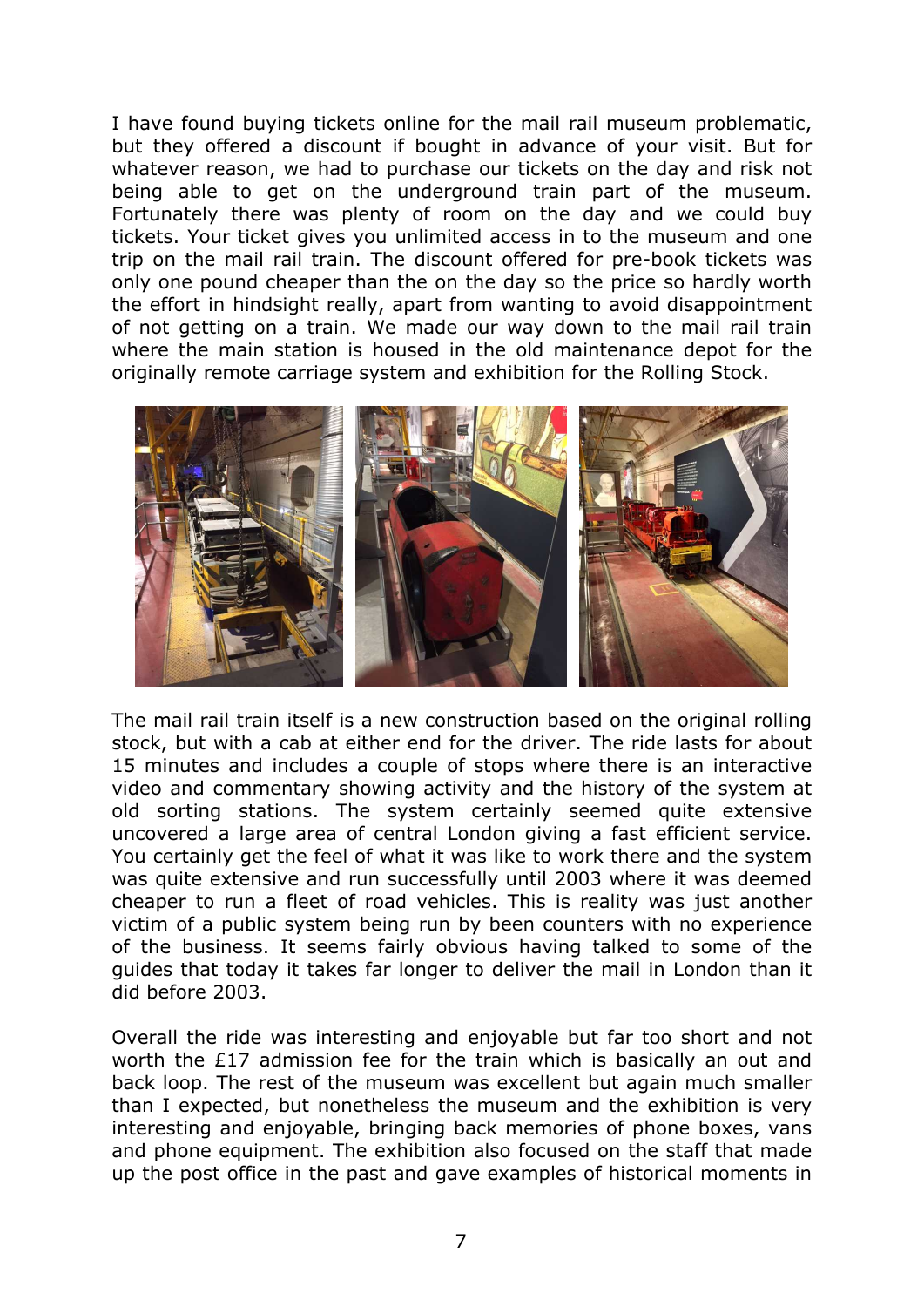its history, such as the first postman to wear a turban as part of the uniform.

Since our visit to the mail rail system, they are now advertising that there is not only the train to ride on, but you can go on guided walking tours and visit another part of the system that the passenger trains does not go.

Yes it is worth a visit and as I say really quite enjoyable, but I feel I would not rush back as £17 is quite a lot to pay for what is basically a 15 minute ride. However, I would return in the future do one of walking tours to explore other parts of the system. **Peter Mills.**

#### **Sidings, Passing Loops and Reversing Loops.**

Recently some as yet unanswered questions have arisen about the electrical wiring on the various running lines around the clubroom, especially concerning passing loops and sidings. Now it is time to dispel all the false myths and perceived complications you may have. You will now be able to read and see here for yourself just how simple and straightforward the solutions to these scenarios really are.

As the basic track formation of the main running line is a large continuous circle, some extra consideration must be given as the accurate placement of insulated rail gaps to avoid any possibility of short circuits occurring. Remember that all gaps illustrated are absolutely essential if using live frog points but are also operationally convenient if using insulated frog points.

First of all, a simple single track siding of the main running line. The gap shown avoids a short circuit occurring when the point is set to the siding and the associated link wire is required to maintain the electrical continuity of the remainder of the main line.

Next, a simple double track passing loop. No additional link wire is requited as the electrical continuity of the main running line is maintained through the outer rails. This time the location of the two rail gaps in the centre of the loops on the inner rails may seem a little unorthodox but their placement allows for some interesting operational possibilities. See if you can work out just how this design may be utilised to its maximum potential.

Suppose you wish to reverse the direction of travel of the train on the main line without the unsophisticated method of physically removing the train from the track and turning the whole formation around. What is required is a reversing loop. Most of the published books on model railway electrics recommend that this type of track formation should be avoided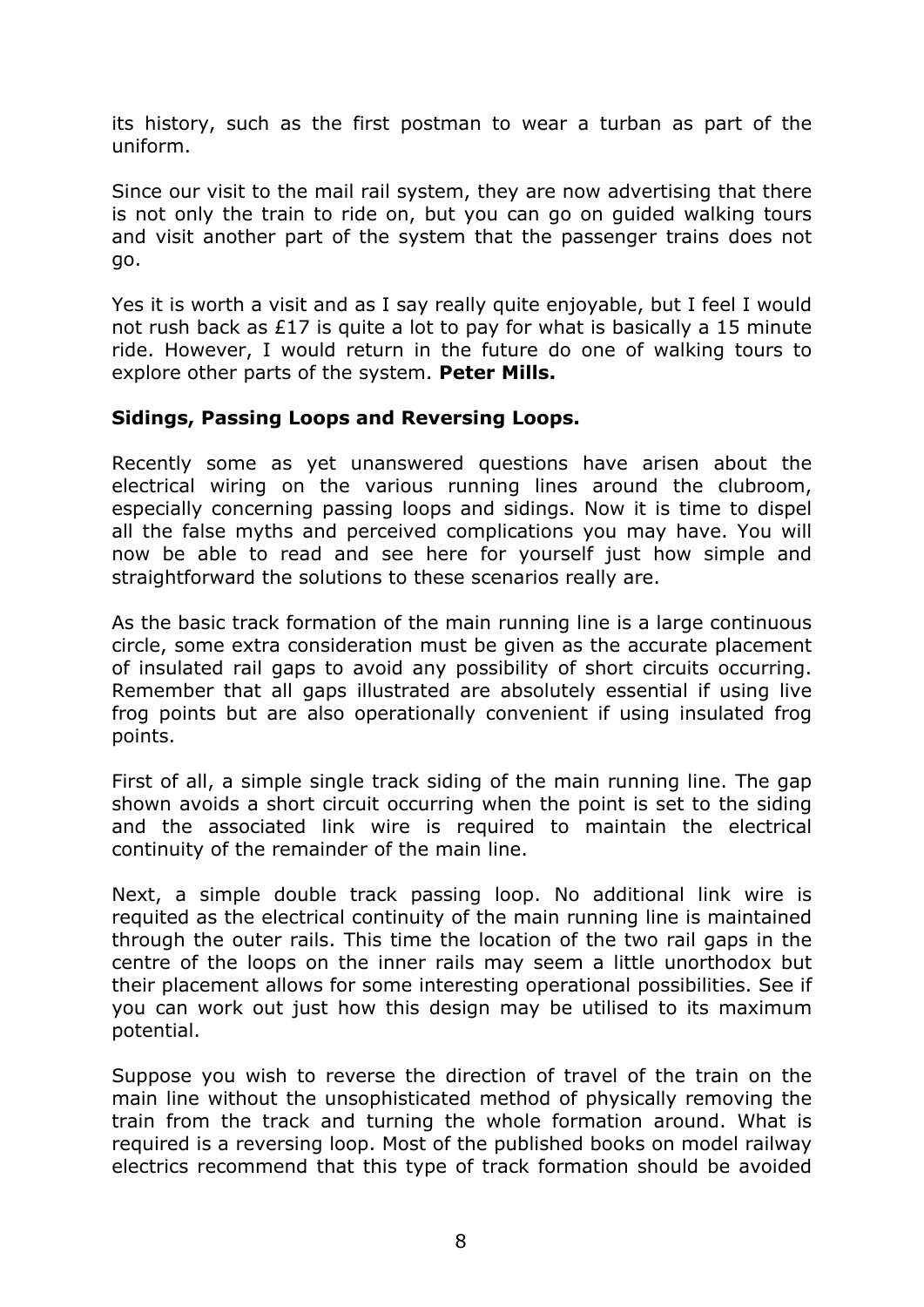but this is not really necessary. Reversing a train may be achieved by the use of a reversing loop, two diodes and three insulated rail gaps. Correct placement of the three insulated rail gaps and the orientation of the diodes are absolutely essential. For the illustration shown, the reversing loop must only be traversed in the direction shown. If you would rather go around the loop in the opposite direction, simply reverse the direction of each of the diodes. Again the link wire bypassing the reversing loop is essential to maintain the continuity of the main running line.

So as you have now read, the solution to these three scenarios is of course very simple. So don't look for any complications, there aren't any.



Remember, all gaps and diodes illustrated are absolutely essential when using live frog points otherwise short circuits will occur. Well we don't want that, now do we. For more on basic and simple model railway electrics see my web site page at

[www.eastbank.org.uk/circuits.htm](http://www.eastbank.org.uk/circuits.htm) where the diagrams illustrate extra useful information. **Allan Trotter.**

**How to rust your wagons for your model railway.**



The majority of models to be seen on layouts are in pristine condition, but regrettably this rarely reflects reality. It is understandable that there is some reluctance to "mess" up an expensive model particularly after the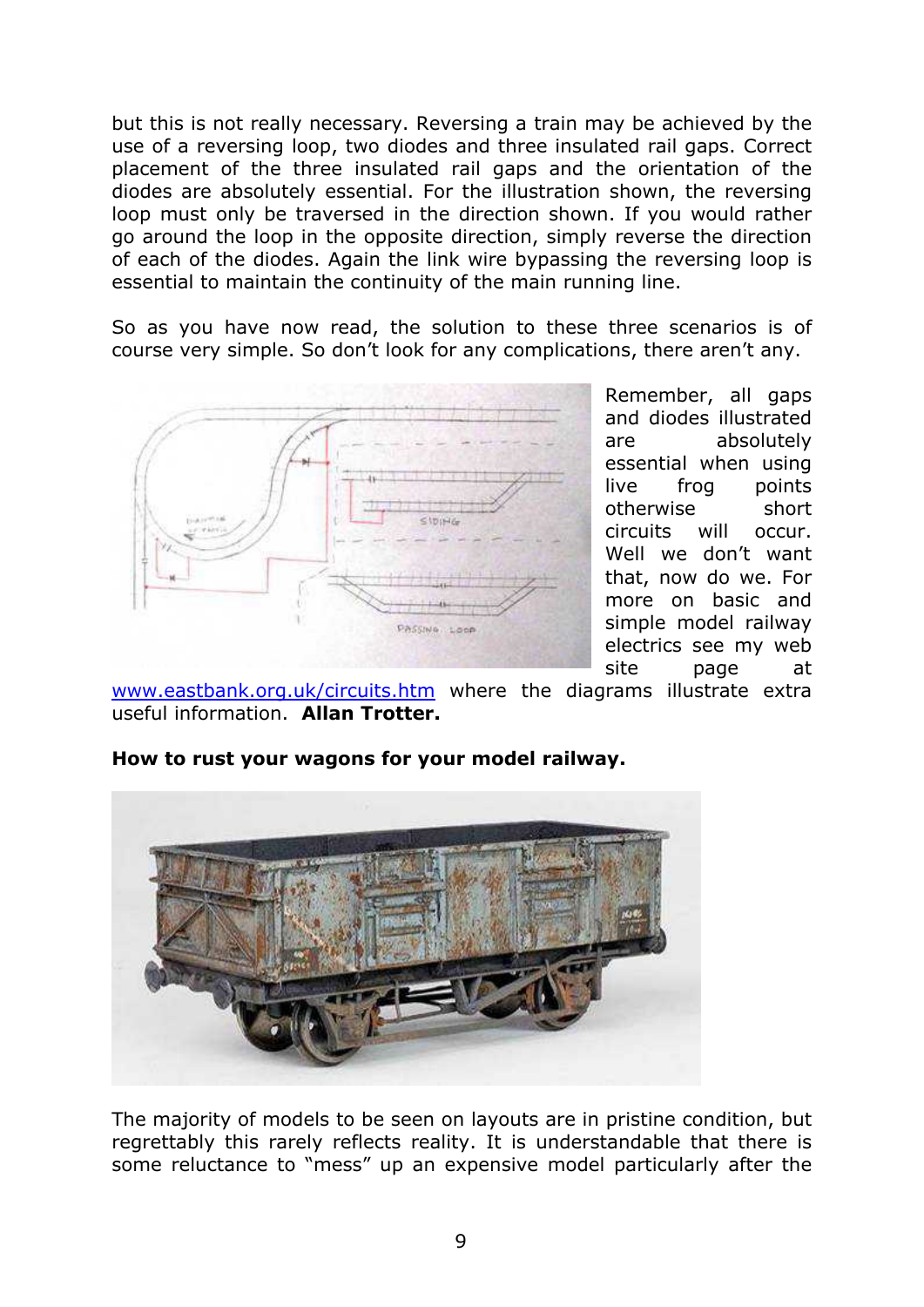manufacture has taken so much effort in the application of the livery. However, a well weathered model adds immensely in making a layout look realistic. Remember, if badly done or too heavily applied it will detract from the overall effect. The same comment can be made for wagon loads and people.

For some modellers, the most important thing in achieving a realistic model railway isn't the accuracy of the models or the level of detail, but the weathering. Even a model railway built from cheap, off-the-shelf items can be made to look impressive if it's well weathered.

Weathering is generally perceived as being difficult because mistakes can be embarrassing or hard to rectify, not to say costly. Why not try it on a cheap goods wagon such as a mineral wagon. The club does have some of these available at a very reasonable price. These were always dirty in service and it's difficult to overdo the weathering effects on an item of rolling stock that was never cleaned in reality. Once you've mastered the technique, you will have the confidence to try something more challenging. Remember, weathering does not only apply to rolling stock, but to buildings, track and the rest of the railway scene.

Acknowledgement is made to BRM digital for most of the procedures outlined below.

#### **Shopping List**

| Cheap<br>paint  | Humbrol 67 & 98    | Umber<br><b>Burnt</b> |
|-----------------|--------------------|-----------------------|
| brushes         | enamel paint       | Gouache               |
| Cake trays      | Indian ink         | PVA glue              |
| A file          | Cardboard          | Newspaper             |
| Airbrush        | Diluted car screen |                       |
| Sketching/char- | wash               |                       |
| coal sticks     | Cotton buds        |                       |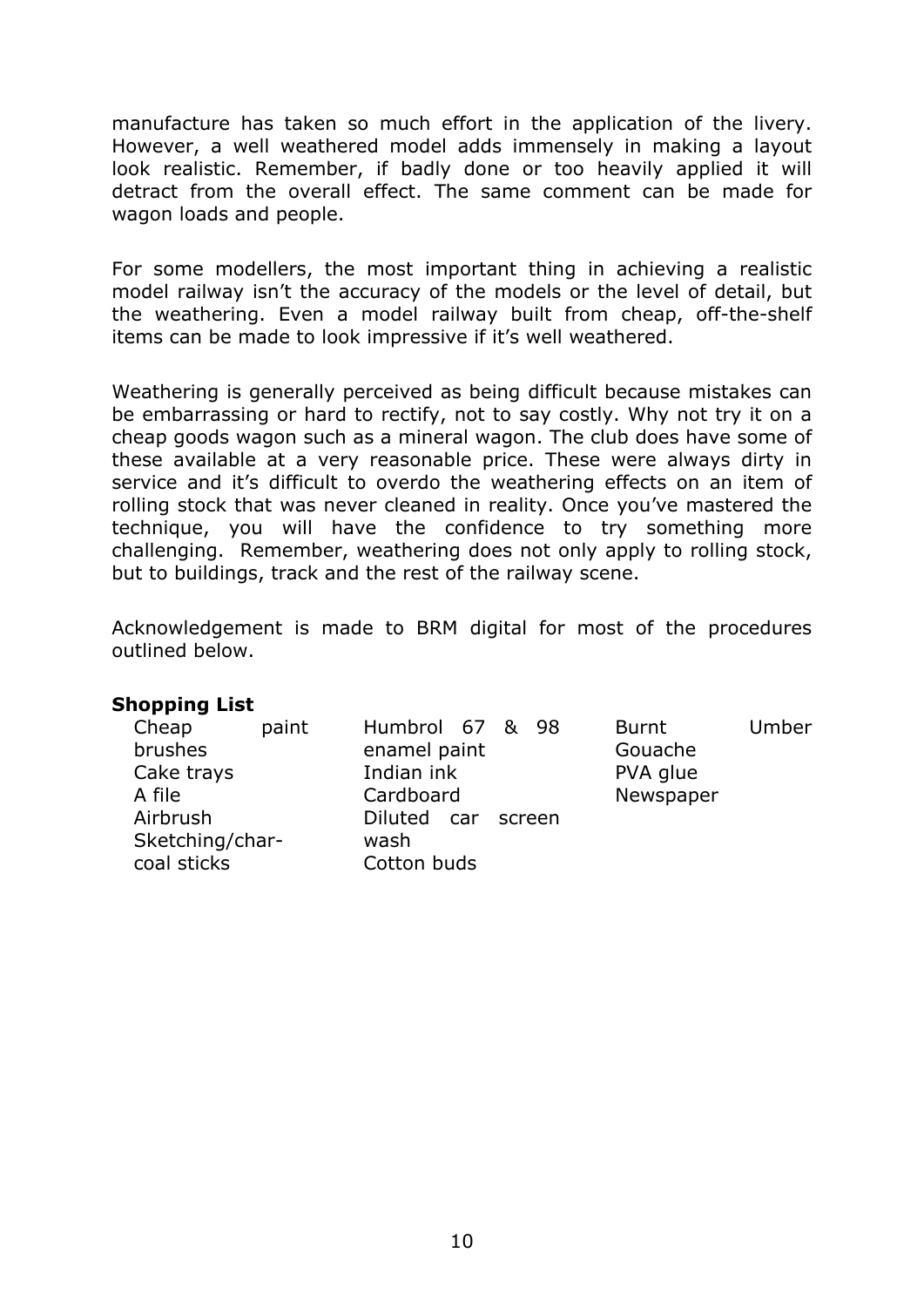- 1, Start with a mineral wagon kit or RTR item. Give the model a good wash with warm water and a little detergent to remove dust and grease.
- 2, Spray the inside of the wagon with Humbrol 67 and below the solebars with Humbrol 98. Use a piece of cardboard as a mask for the body. If you don't have an airbrush then hand paint, but thin the paint from the tin.
- 3, Make up a mix of Indian ink and car screen wash in a ratio of 1:5 – don't make the mix stronger as the former is quite potent..
- 4, Paint the mix onto the wagon, aiming for even coverage.
- 5, Wipe off excess with cotton buds using vertical strokes. Leave more residue in the corners and edges, then leave to dry.
- 6, If you want a wagon that's just entered traffic and hardly used, you can stop here. Even weathering to this limited degree makes your model look more realistic.
- 7, Apply neat Burnt Umber Gouache from the tube onto a cheap hog's hair brush. The bristles are stiff and must be spread out for a random distribution of paint. Manipulate the bristles with your fingers to achieve this.



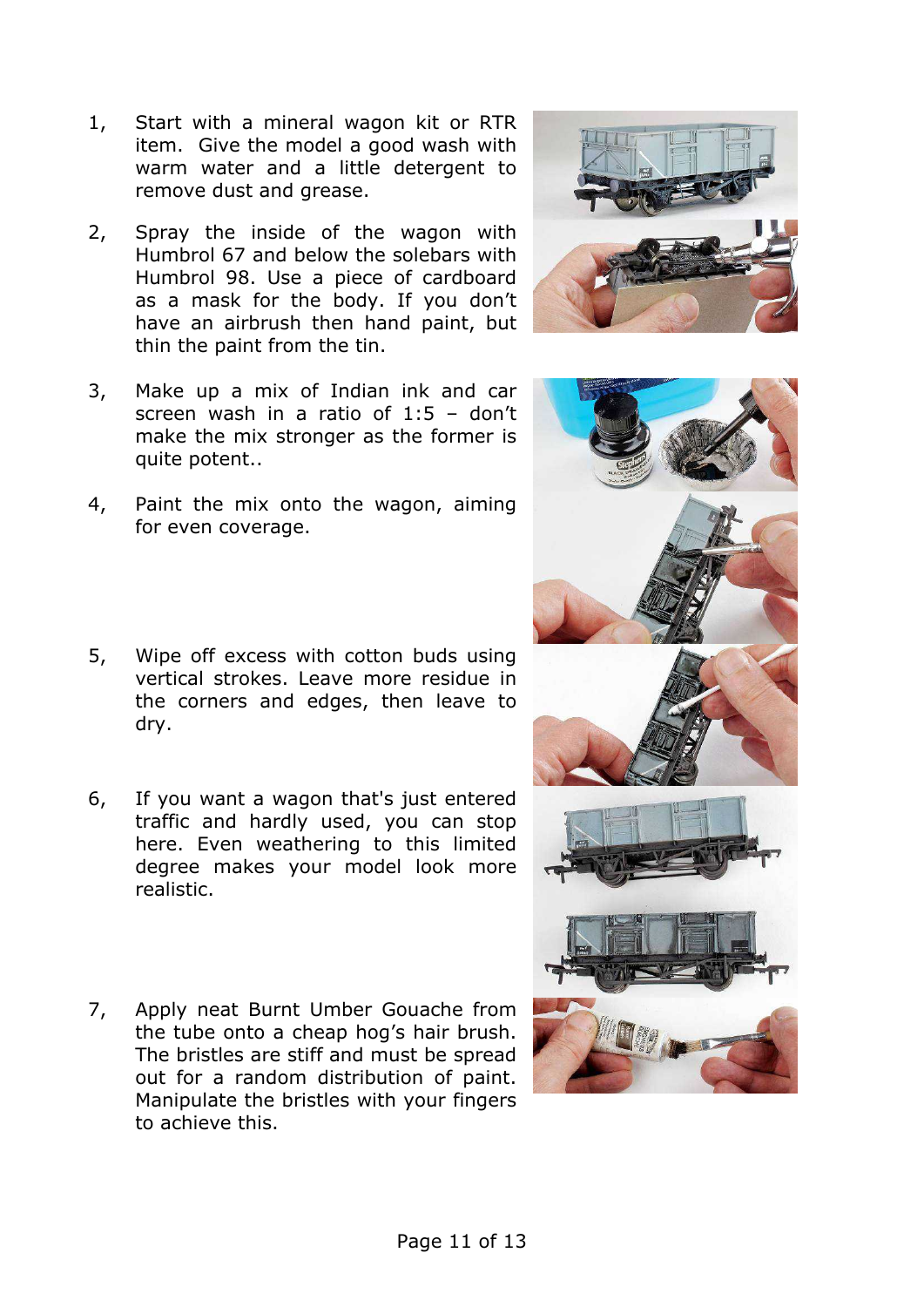- 8, Now stipple the brush onto the wagon sides aiming for an even random coverage. You'll find the mixture dries quickly so you'll need to keep applying more paint to the bristles. The model won't take long to dry.
- 9. Take a flat brush and dip into car screen wash. Brush this lightly down the body and immediately go over the same area with a second stroke. Keep doing this, working around the model until you have covered the entire body.
- 10. Using a fresh cotton bud dipped in water, remove excess rust colour from the wagon numbering. Leave the model to dry
- 11. Take a black pastel and grate it onto a file to get fine powder. Brush this on using a cheap, dry hog's hair brush. Apply to the model around the side and end doors. Brush light browns and greys onto the running gear to get contrast.
- 12. Now for the inside. Make a 1:1 mixture of PVA and screen wash with a drop of Indian Ink. Evenly coat the inside of the wagon until the surface is damp. If you add too much mixture, use a dry brush to soak up excess. Leave the corners damper so they hold a higher accumulation of material
- 13. Using a file, grate together a mix of black and dark grey pastel and using a loaded large soft brush, dust the powder inside the model. Work over newspaper because this is messy. Tap the model upside-down on the bench to shake-off loose material.
- 14 If the accumulation of coal is too heavy for your taste, use a stiff hog's hair brush to remove some of it. Again work over newspaper to catch loose material and re-use it. Finally, there may be merit in applying a coat of matt varnish, or artist fixative to protect the surface.